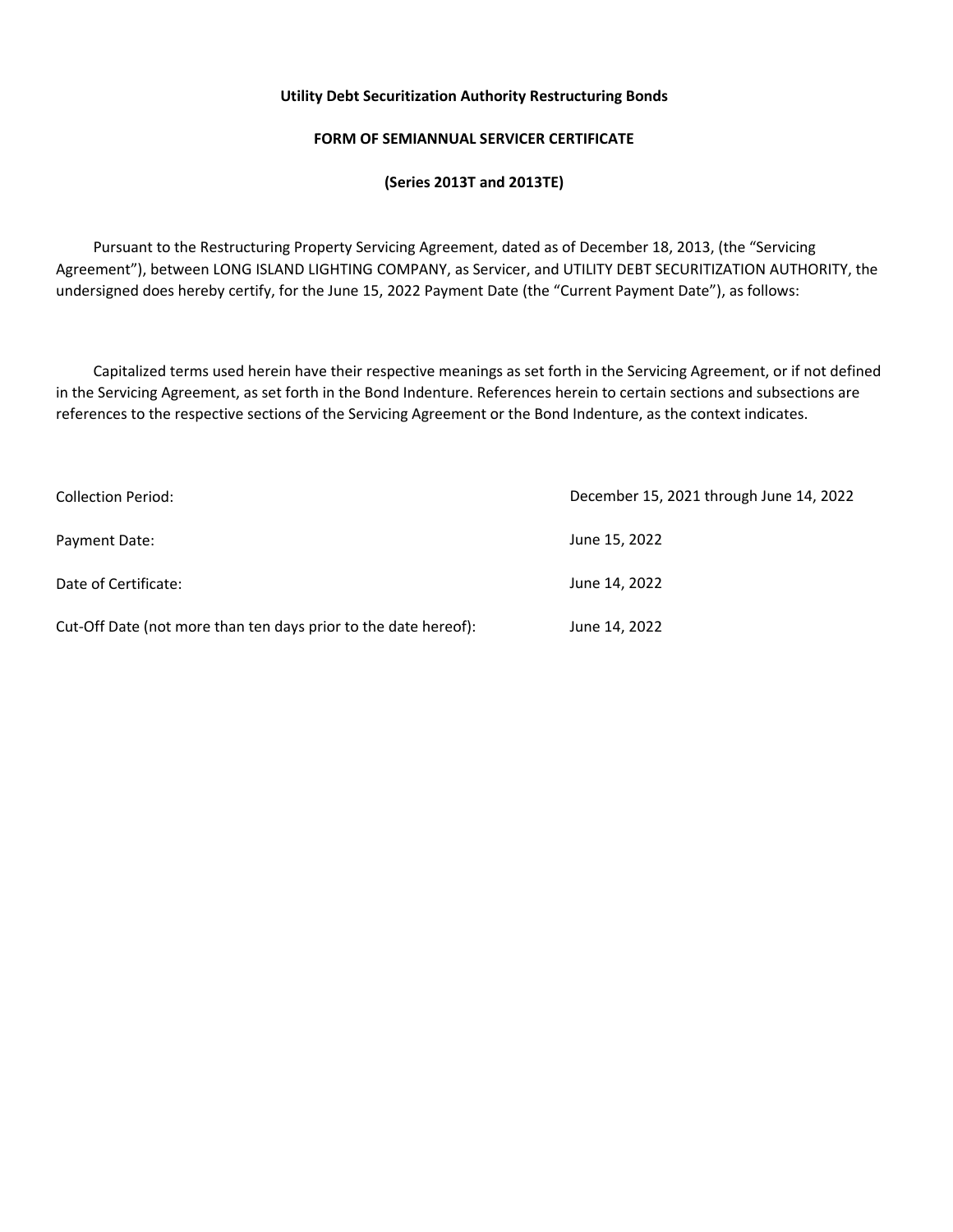## **FORM OF SEMIANNUAL SERVICER CERTIFICATE**

#### **(Series 2013T and 2013TE)**

- (a) Available Amounts on Deposit in Collection Account (including Excess Funds Subaccount) as of Cut-Off Date (June 14, 2022): \$65,966,144.41
- (b) Actual or Estimated Remittances from the date in (a) above through the Servicer Business Date preceding Current Payment Date: \$0.00
- (c) Total Amounts Available to Trustee for Payment of Bonds and Other Ongoing Financing Costs: \$65,966,144.41 + \$10,111,796.16 (reserve fund) = \$76,077,940.57
- (d) Allocation of Available Amounts as of Current Payment Date allocable to payment of principal and interest on Bonds on Current Payment Date:

|              | <b>Principal Due</b> | <b>Interest</b> | <b>Total Principal + Interest</b> |
|--------------|----------------------|-----------------|-----------------------------------|
| $T-1$        | \$0.00               | \$0.00          | \$0.00                            |
| $T-2$        | 0.00                 | 0.00            | 0.00                              |
| $T-3$        | 0.00                 | 0.00            | 0.00                              |
| $T - 4$      | 20,811,000.00        | 1,968,959.17    | 22,779,959.17                     |
| $TE-5$       | 0.00                 | 17,000.00       | 17,000.00                         |
| TE-6         | 0.00                 | 364,875.00      | 364,875.00                        |
| TE-7         | 0.00                 | 374,000.00      | 374,000.00                        |
| <b>TE-8</b>  | 0.00                 | 628,250.00      | 628,250.00                        |
| <b>TE-9</b>  | 0.00                 | 1,943,500.00    | 1,943,500.00                      |
| <b>TE-10</b> | 0.00                 | 4,766,000.00    | 4,766,000.00                      |
| <b>TE-11</b> | 0.00                 | 4,460,625.00    | 4,460,625.00                      |
| <b>TE-12</b> | 0.00                 | 4,651,125.00    | 4,651,125.00                      |
| TE-13        | 0.00                 | 1,825,375.00    | 1,825,375.00                      |
| <b>TE-14</b> | 0.00                 | 1,378,250.00    | 1,378,250.00                      |
| <b>TE-15</b> | 0.00                 | 1,128,250.00    | 1,128,250.00                      |
| TE-16        | 0.00                 | 1,109,250.00    | 1,109,250.00                      |
| TE-17        | 0.00                 | 11,713,250.00   | 11,713,250.00                     |
| Total:       | \$20,811,000.00      | \$36,328,709.17 | \$57,139,709.17                   |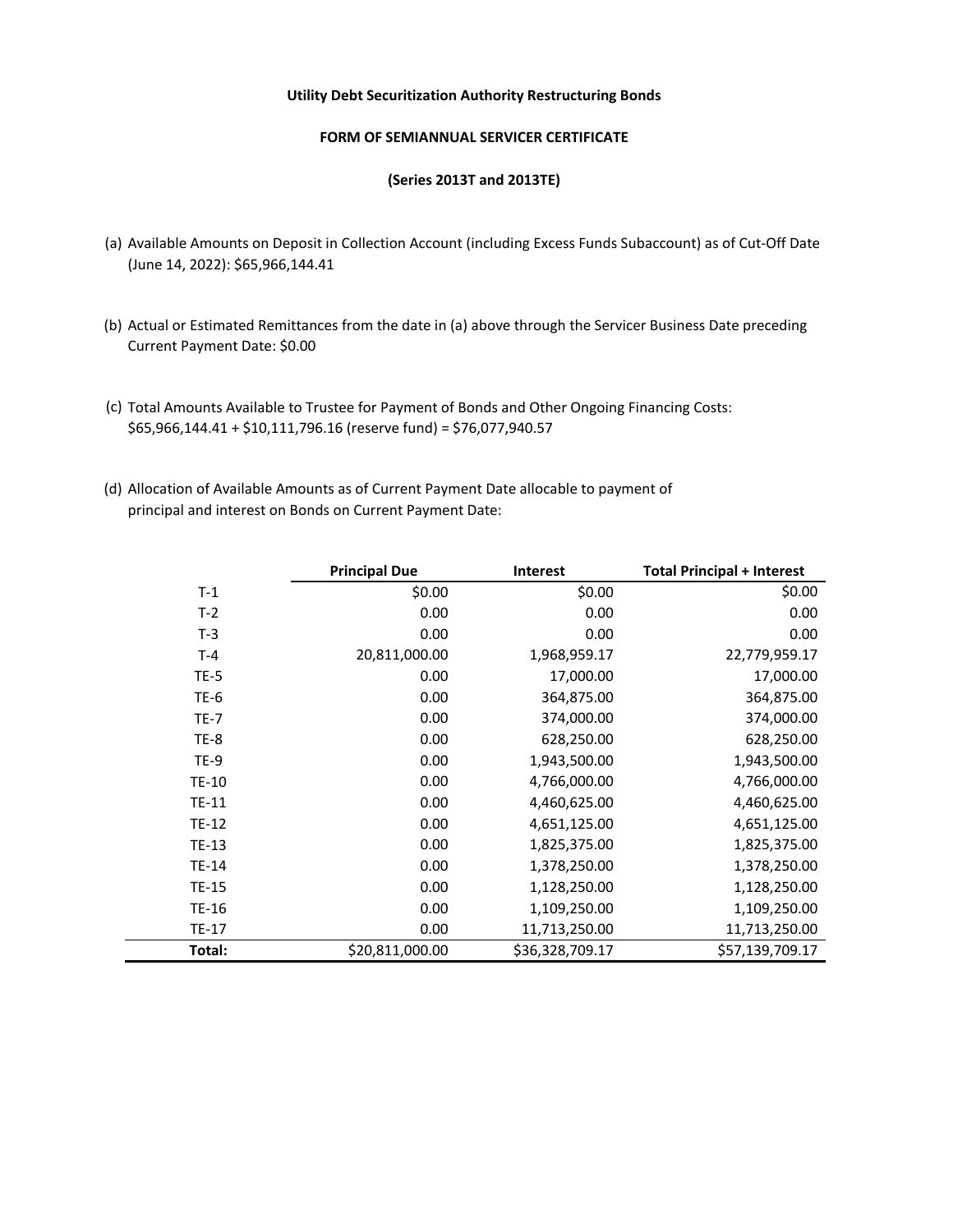## **FORM OF SEMIANNUAL SERVICER CERTIFICATE**

**(Series 2013T and 2013TE)** 

(e) Outstanding Amount of Bonds prior to, and after giving effect to the payment on the Current Payment Date and the difference, if any, between the Outstanding Amount specified in the Expected Amortization Schedule (after giving effect to payments to be made on such Payment Date set forth above) and the Principal Balance to be Outstanding (following payment on Current Payment Date):

|              | Principal outstanding (as of<br><b>Principal outstanding (following</b> |                            |  |
|--------------|-------------------------------------------------------------------------|----------------------------|--|
|              | the                                                                     | the payment on the Current |  |
|              | date of this certificate):                                              | <b>Payment Date):</b>      |  |
| $T-1$        | \$0.00                                                                  | \$0.00                     |  |
| $T-2$        | 0.00                                                                    | 0.00                       |  |
| $T-3$        | 0.00                                                                    | 0.00                       |  |
| $T-4$        | 114,641,000.00                                                          | 93,830,000.00              |  |
| <b>TE-5</b>  | 680,000.00                                                              | 680,000.00                 |  |
| <b>TE-6</b>  | 14,595,000.00                                                           | 14,595,000.00              |  |
| <b>TE-7</b>  | 14,960,000.00                                                           | 14,960,000.00              |  |
| <b>TE-8</b>  | 25,130,000.00                                                           | 25,130,000.00              |  |
| $TE-9$       | 77,740,000.00                                                           | 77,740,000.00              |  |
| <b>TE-10</b> | 190,640,000.00                                                          | 190,640,000.00             |  |
| TE-11        | 178,425,000.00                                                          | 178,425,000.00             |  |
| <b>TE-12</b> | 186,045,000.00                                                          | 186,045,000.00             |  |
| <b>TE-13</b> | 73,015,000.00                                                           | 73,015,000.00              |  |
| <b>TE-14</b> | 55,130,000.00                                                           | 55,130,000.00              |  |
| <b>TE-15</b> | 45,130,000.00                                                           | 45,130,000.00              |  |
| TE-16        | 44,370,000.00                                                           | 44,370,000.00              |  |
| <b>TE-17</b> | 468,530,000.00                                                          | 468,530,000.00             |  |
| Total:       | \$1,489,031,000.00                                                      | \$1,468,220,000.00         |  |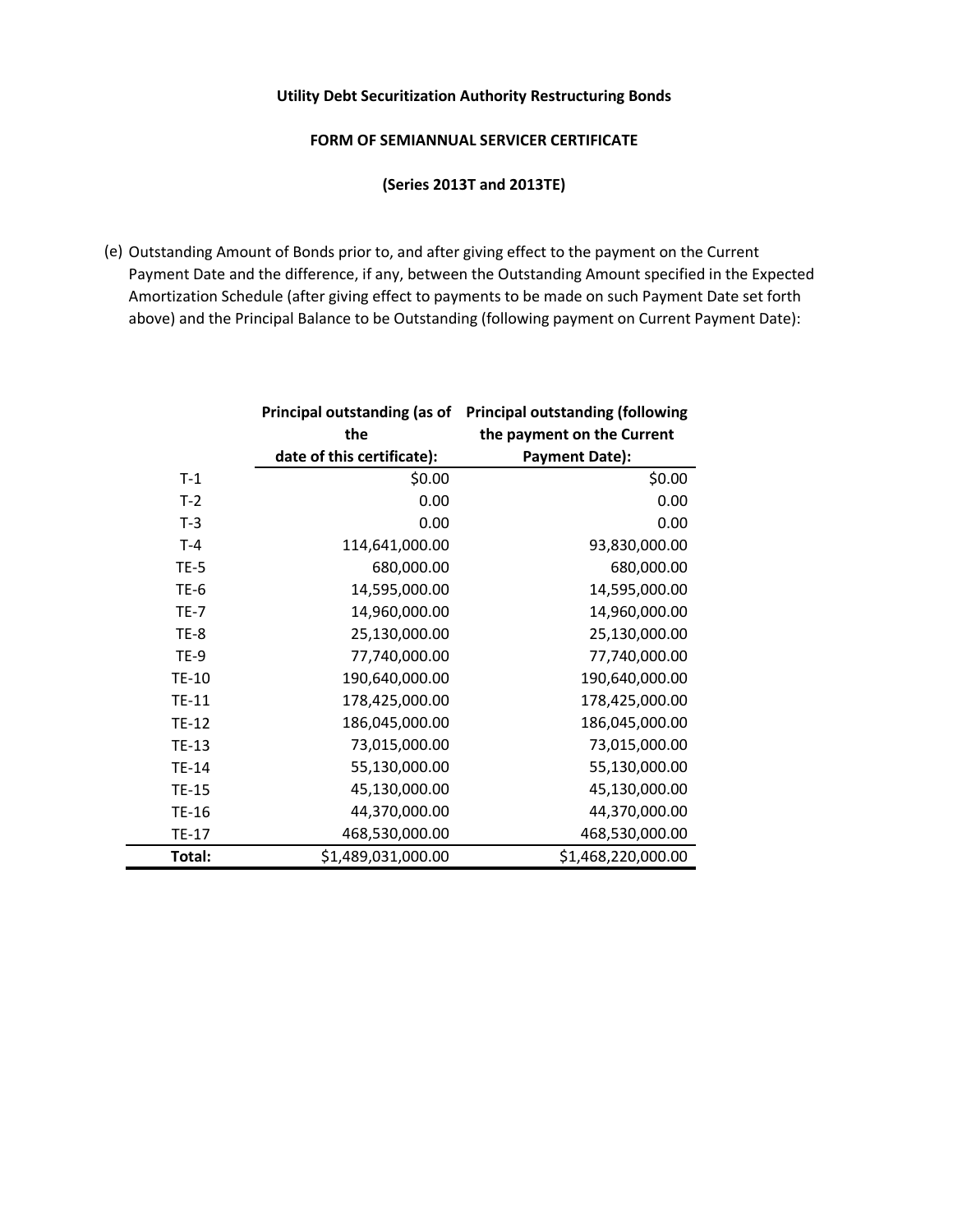#### **FORM OF SEMIANNUAL SERVICER CERTIFICATE**

# **(Series 2013T and 2013TE)**

(f) Difference between (e) above and Outstanding Amount specified in the Expected Amortization Schedule:

| $T-1$        | \$0.00 |
|--------------|--------|
| $T-2$        | 0.00   |
| $T-3$        | 0.00   |
| $T-4$        | 0.00   |
| $TE-5$       | 0.00   |
| $TE-6$       | 0.00   |
| $TE-7$       | 0.00   |
| $TE-8$       | 0.00   |
| $TE-9$       | 0.00   |
| <b>TE-10</b> | 0.00   |
| <b>TE-11</b> | 0.00   |
| <b>TE-12</b> | 0.00   |
| $TE-13$      | 0.00   |
| <b>TE-14</b> | 0.00   |
| $TE-15$      | 0.00   |
| <b>TE-16</b> | 0.00   |
| <b>TE-17</b> | 0.00   |
| Total:       | \$0.00 |

(g) All other transfers to be made on the Current Payment Date, including amounts to be paid to the Bond Trustee and to the Servicer pursuant to Section 8.02(e) of the Bond Indenture:

# **Ongoing Financing Costs:**

| Administrative Fee             | \$50,000.00  |
|--------------------------------|--------------|
| Servicer Fees and Expenses     | 505,581.00   |
| <b>Accounting Fees</b>         | 0.00         |
| <b>Rating Agency Fees</b>      | 15,000.00    |
| <b>Bond Counsel</b>            | 0.00         |
| <b>Administration Expenses</b> | 0.00         |
| Bond Trustee Fee and Expenses  | 38,000.00    |
| Total                          | \$608,581.00 |
|                                |              |